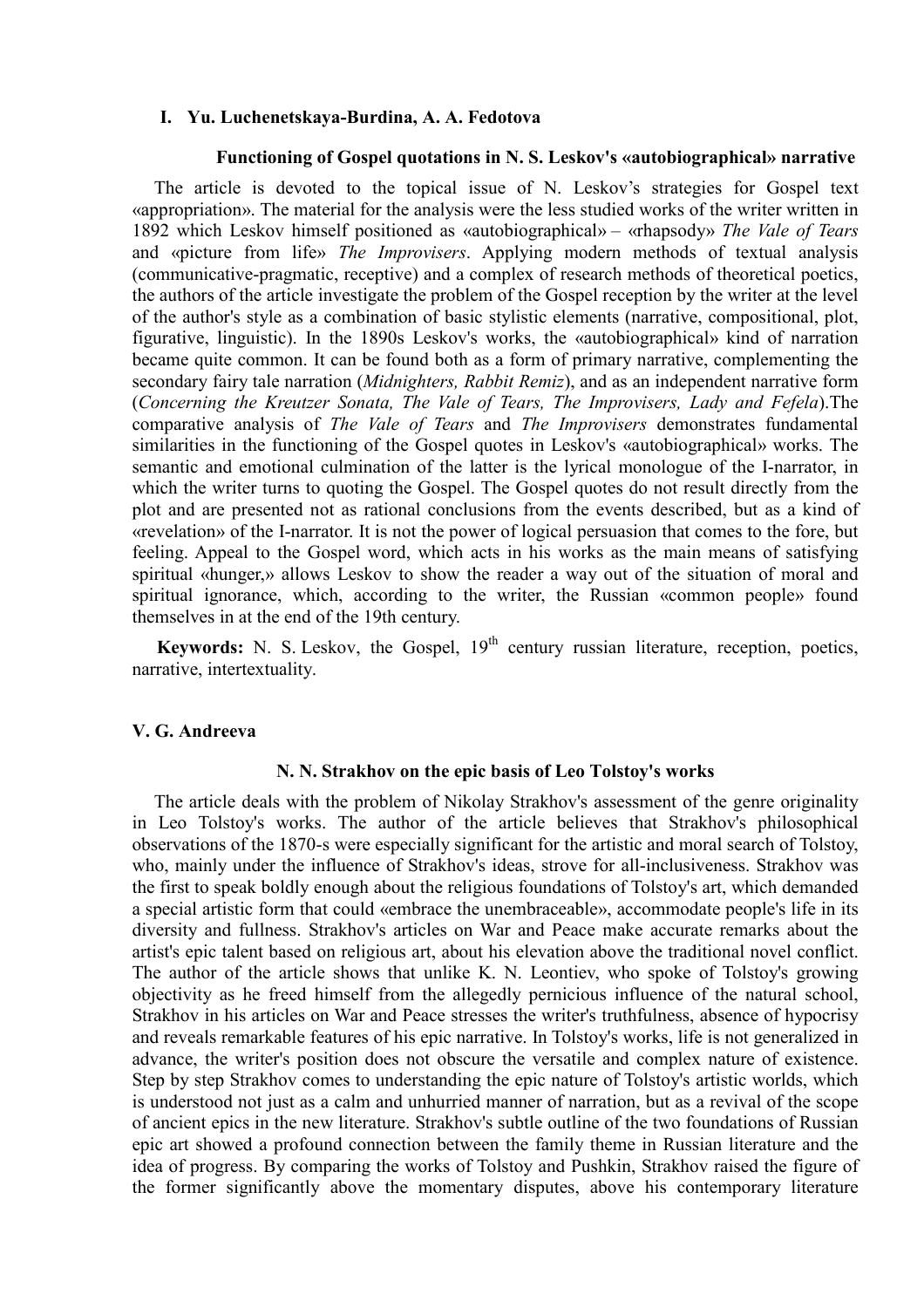engulfed by nihilistic trends, defining the significance of the writer in the formation of truly people's art.

**Keywords:** Leo Tolstoy, Nikolay Strakhov, epic vision, novel conflict, people's art, religious basis, objectivity, formula of creativity.

## **O. V. Bogdanova, S. M. Nekrasov**

# **The motif of «dry misfortune» and people's mentality in N. A. Nekrasov's poem «Who is Happy in Russia?»**

The article seeks to interpret N. A. Nekrasov's text from a new, modern perspective and to consider whether the poem, an «epic of people's life», meets the criteria of an epic work noted by critics, and to what extent the poet answers the question from the title in the final chapter of his work. The authors compare the «canonical» text of the chapter «The Feast for the Whole World» with the draft notes, variants, and page-by-page corrections, which makes it possible to see how Nekrasov's point of view on the events and the main character, Yakov, changed in one of the important episodes, and what tendencies the poet followed in creating the situation depicted. The article shows that the story of Yakov the Faithful, traditionally perceived as the apex scene of the final chapter, contrasts with the conventional canons of the «peasant epic» in the artistic reality of the poem. The article demonstrates that, in contrast to the stable Christian (Orthodox) tradition, Nekrasov portrays the character's suicide as an act of high vengeance, blessed by God, whereas such behavior cannot be recognized as natural and acceptable to the Russian mentality. The analysis carried out in the article demonstrates the occasional nature of many of the circumstances depicted by the writer, the inconsistency and alogism of Nekrasov's characters and their behavior, the violation of the structural and compositional order of the poem. A number of tendentious factors in the text of the poem, the instability and variability of the writer's approaches help the authors of the article identify and establish the process of reducing the objectivity and epic potential of the work, and propose new strategies for understanding the poem and finding its place among the classical works of Russian literature.

**Keywords:** N. A. Nekrasov, «Feast for the Whole World», motif of «dry misfortune», people's mentality, objectivity, epic.

# **E. M. Boldyreva**

# **Motive echoes in the poetry of B. Pasternak and Wang Jiaxin**

The article considers the work of the Chinese poet Wang Jiaxin (based on the works not translated into Russian), called by critics «Chinese Pasternak», as a characteristic example of the spiritual and artistic influence of Pasternak's work on modern Chinese poetry. Comparing the works of Boris Pasternak and Wang Jiaxin we discover a lot of motifs and images that are significant for the poets' artistic world (motifs of burning candle, snow and snowstorm, garden, thunderstorm, sea, rain), but one of the most powerful images Pasternak and Jiaxin share is that of the wind. The article reveals symbolic connotations of this image common for both poets: anthropomorphization of the wind; wind as a mediator between the human body and the world; wind as a universal omnipresent entity, pantheistically dissolved in the universe, a unifying force that facilitates the merging of particularities into a single cosmos; the guardian of cultural memory, creating the link between times and generations; wind as the language of art, the element in search of means of verbalization; wind as a symbol of the transformative power of art, the symbol of historical upheavals; wind as a universal metaphysical force that governs the world, etc. This article examines the intertextual links of Wang Jiaxin's work with the «wind text» of Chinese poetry, using the poetry of the Tang era and the lyrics of the poets of the 20–40s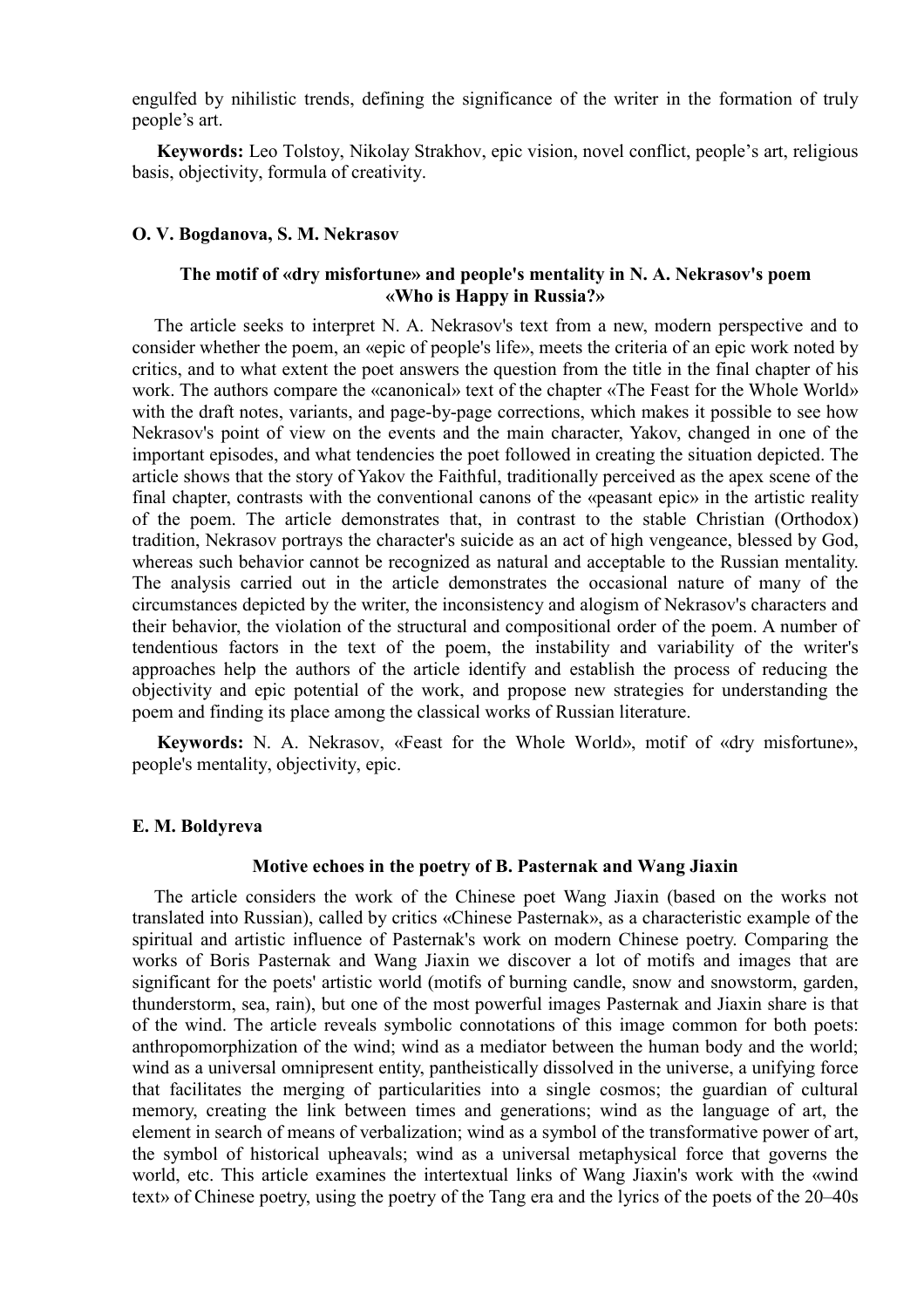of the XX century as examples. The article concludes that Pasternak's wind is the most important component of his poetic natural cosmos, the embodiment of spontaneous playful, joyful, lifeaffirming creativity, while Wang Jiaxin's wind is a more severe, mysterious and irresistible element; it is not only a reflection of some values significant for the poet, but also a kind of «literary wind» that accumulates multiple cultural connotations and reflects both «wind songs» of classical Chinese poetry and the «windiness» of Pasternak's poetic universe, and the creative dialogue between Wang Jiaxin and Pasternak not only demonstrates a profound connection of Chinese and Russian poetic traditions, but also allows us to take a new look at Pasternak's poetry, seeing its brilliant reflection in Wang Jiaxin's lyrical mirror.

**Keywords:** Wang Jiaxin, B. Pasternak, Russian literature of the twentieth century, Chinese literature, poetic space, symbol, lyrical hero, motif, philosophy of nature, concept of feng liu.

# **S. V. Koliadko**

#### **Emotive analysis of poetic text**

The purpose of the article is to examine the functioning of emotion in a poetic work and to describe this process by means of emotive analysis. The aim is to describe this action through revealing the author's subjectivity and depicting his inner world, as well as through the subjective organisation of the poetic text. Emotive analysis of a poetic work is based on establishing the influence of emotion on the organisation of the text at all levels of its structuring. Identifying the emotivity of textual components in content and form is carried out by the method of emotive analysis. We propose a multilevel emotive analysis, concerning different structures and levels of poetic text: phonetic (sound writing), lexical, descriptive and expressive (tropes, figures of speech, images), syntactic (poetic syntax), genre (genre forms and varieties), plot and composition (emothemes and changes in poetic experience), etc. The author of the article concludes that emotivity is characteristic not only of stylistic means, but also of the emotheme, emotive image, lyrical plot, emotive type of creative personality, etc. Emotivity coordinates all levels of the poetic text structure and influences the revealing of the poet's message and the reader's perception of it. And the poetic emotion also becomes an activator of certain lyrical situations / lyrical events, a regulator of emotional changes in 'events of the soul', an emotive marker of certain moods, states, experiences.

**Keywords:** emotive analysis, emotion, emotive, emotivity, emotheme, lyrical plot, style, experience.

## **A. S. Bokarev, Y. V. Tkachuk**

# **Intersubjectivity in Maria Stepanova's poetic cycle «Spolia»**

The article considers M. Stepanova's cycle of poems «Spolia» (2015) from the point of view of the relationship between the author and the hero, whose outlooks are clearly getting closer at the non-classical stage of poetics development. The authors analyse the artistic strategy where «I», being the subject of the utterence, delegates the right to speak and/or the right to make judgements to the «other», «connecting» to the «other» for the sake of self-expression. Spolia is based on the complex of meanings connected with the author's consciousness, directed towards the author, but not autonomous in relation to the subject: replication (usually not marked graphically) and «alien» intention (understood as value expression directed at the protagonist) are the most popular forms of speech production in the cycle. The author's powers are thus limited to recording judgements addressed to the heroine and critically interpreting Stepanova's texts (the poet's works must be read as meta-lyrics), and to organizing the space for dialogue. The «voices» of both classical and modern artists (from A. Griboyedov and P. Tchaikovsky to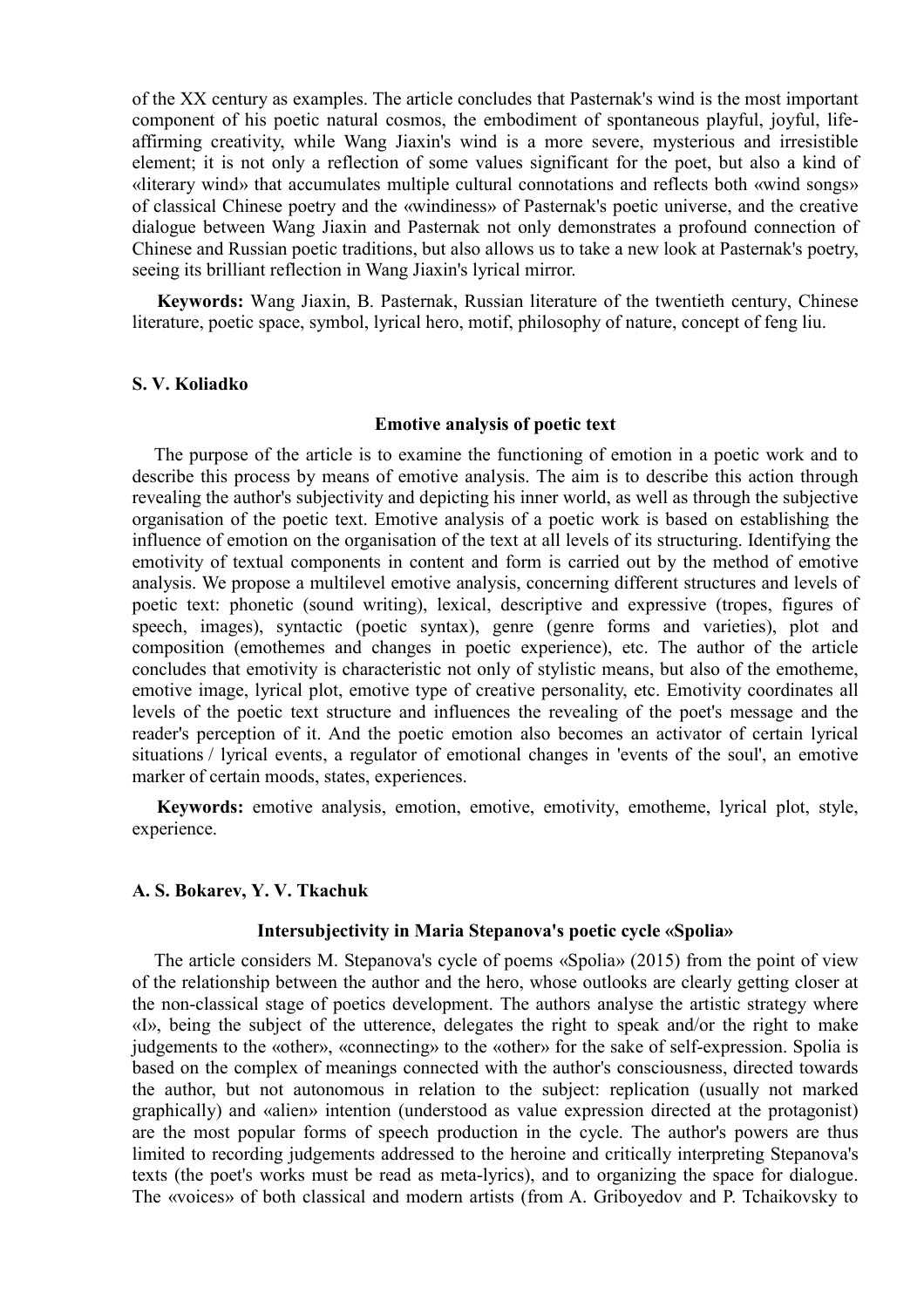Ven. Yerofeyev and G. Dashevsky) are included in the subjective sphere of «Spolia» as inseparable but not merging with the author's voice. When the purpose of the intertext comes down to expanding the boundaries of the personality, which is no longer understood as a «center», but as a «radius» of the artistic world, it is natural to disregard the individual biography of the writer.

The poet's «passport» name, according to Stepanova, is a «synonym» for the epicenter of pain: unity with the world is only bought at the cost of suffering, which opens up to the author the possibility of «no-self-speaking», rare in poetry.

**Keywords:** M. Stepanova, «Spolia», subject structure, intersubjectivity, «I» and the «other», dialogical relations in poetry, meta-poetics, intertext.

### **E. I. Beglova**

#### **Peculiarities of using lexical means in the work of V. V. Rozanov's «The Fallen Leaves»**

The subject of the study is the lexical means used in the «Fallen Leaves» (1913, 1915) – the work by V. Rozanov, a publicist and a writer of the XIX – first third of the XX centuries – which represents a new author's genre – a leaf. Particular attention is paid to identifying the methods of using the vocabulary in this work in terms of expressing the author's thought in an aphoristic form, when the word plays a crucial role not only in generating the author's individual meaning, but also in expressing emotions and opinions.

The author of the article identifies and demonstrates the most significant methods of using lexical means: subjective emotional and rational definition of concepts; interpretation of the meaning of words through contextual «increment» that creates the author's inferences; filling a word with contextual meaning by using associative images; the use of various lexical means, as well as tropes, stylistic figures to create connotative meaning and expression of the text; the method of creating a semantic opposition based on the antithesis; the use of metaphors, antitheses, gradations as text-forming factors.

The most significant methods of using lexical means are identified and demonstrated: subjective emotional and rational definition of concepts; interpretation of the meaning of words through contextual «increment» that creates the author's inferences; filling a word with contextual meaning using associative images; the use of various lexical means, as well as tropes, stylistic devices to create connotative meaning and expression of the text; the method of creating a semantic opposition based on the antithesis; the use of metaphors, antitheses, gradations as text-forming factors. It is stated and confirmed that the text-forming role is played by special means of creating imagery: metaphor (expanded metaphor), personification, antithesis and pun. Repetition and comparison are relevant in the «leaf» genre as the means of creating connotative meanings and enhancing expression. The author of the article considers special writer's techniques which include semantic opposition and inferences formed both deductively and inductively and often serve as the main factors of text formation. These features, reflecting the characteristics of vocabulary, are both the methods of generating meaning, expression, evaluation and the signs of the «leaf» genre.

The author concludes that the technique of using different lexical means is one of the main features of the writer's idiostyle.

**Keywords:** lexical means, text, the leaf genre, techniques of using vocabulary, definition of concepts, inference, contextual meaning, connotation, neologism, idiostyle.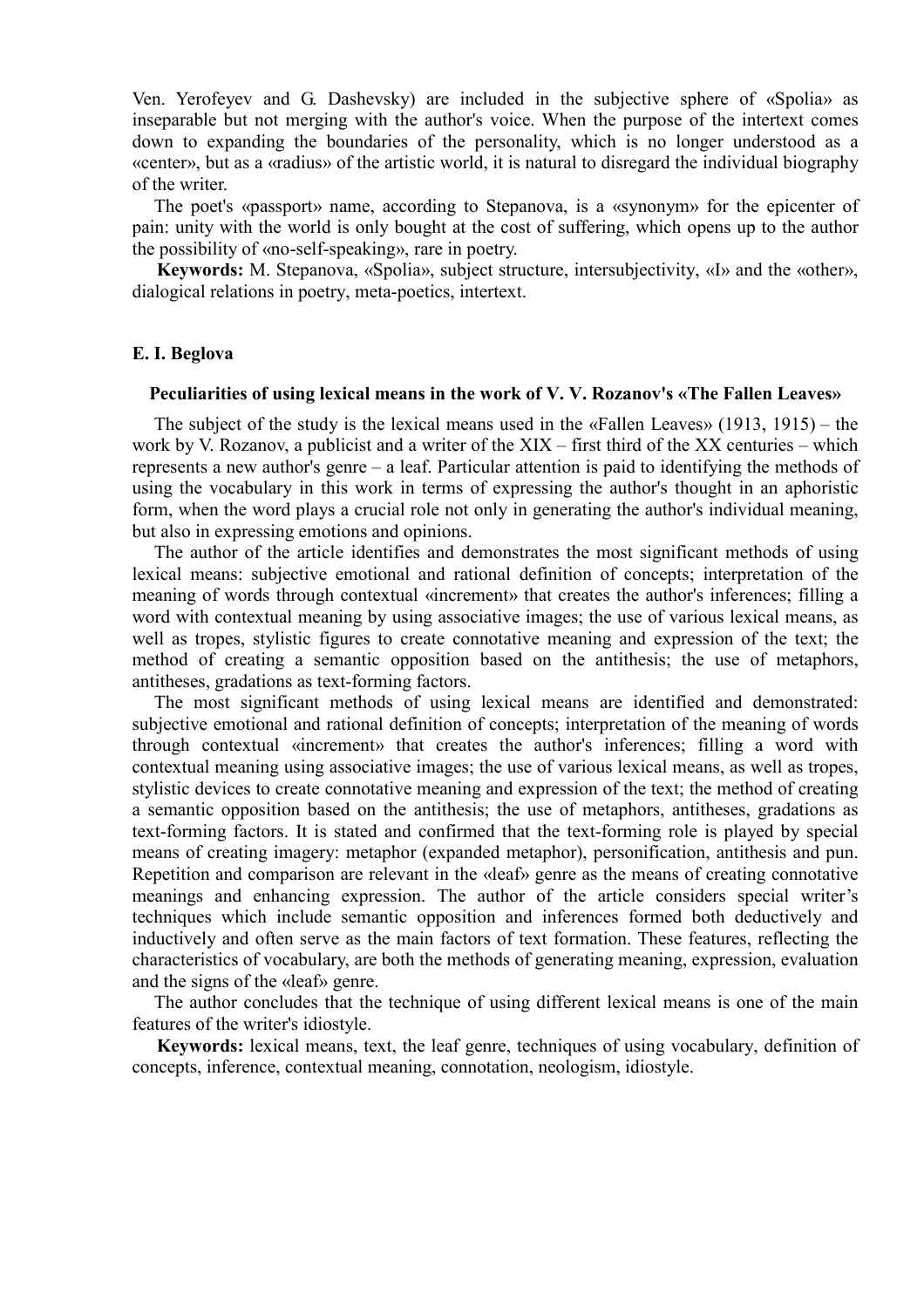# **A. V. Kanafieva**

#### **Interrogative modifications of mononuclear and two-member sentences in modern Russian**

The purpose of the article is to define and characterize the paradigm of interrogative modifications of mononuclear and two-member sentences that have the function of an expressive message, which do not imply a verbally expressed answer. The article substantiates the convenience of their definition as rhetorical statements. Members of each paradigm are analyzed from the point of view of their structure and semantic features, considering not only the standard meanings of denial, affirmation and subjective reflection, but also modal and emotionalevaluative shades. The article points out the peculiarities of their intonation which is different from the intonation of an interrogative sentence; the specifics of the structure (the presence of reinterpreted interrogative-pronominal words (pronominal components) and interrogative particles, that represent rhetorical formants); a complex of subjective-modal meanings. These properties create the expressiveness of the analyzed models. We also draw attention to their phraseological character, though the degree of their impenetrability is not as high as that of the actual phraseological units.

Taking into consideration the above aspects, we analyze the paradigm of interrogative modifications of some mononuclear and two-member sentences with a supporting component *что*, also included in the analytical predicative combinations *что толку*, *что пользы*, *что нужды*, etc. We note the specifics of modal-temporal meanings of interrogative modifications in comparison with typical structural models of mononuclear and two-member sentences, as well as a tendency towards generalization of these meanings. Standard predicate-modal meanings of inexpediency and unimportance are enriched with various emotional shades of subjective modality. Among the analyzed models, the article highlights evaluative ones with a predicate *что* (*что такое*) in two-member models and with analytical predicate forms: *что хорошего* (*плохого*, *удивительного*, *странного*, etc.).

**Keywords:** interrogative modification, rhetorical statement, predicate, analytic structure of the predicate, pronominal component, intonation, phraseologization.

## **Y. A. Kuznetsova, N. A. Kalmazova**

#### **Representation of the concept** *'thief'* **in the modern mass media**

The main purpose of the article was to study the representation of the concept *'*thief' in the language of Russian mass media. This concept is important for both national and scientific legal concept spheres. The appeal to journalistic texts is due to the fact that they quickly reflect the main characteristics of the current state of mass consciousness and manifest its key stereotypes. The analysis was carried out in accordance with the main task of the study: to identify the key features of the concept represented in the media. In the course of the study, information from the newspaper subcorpus of the National corpus of the Russian language was used in order to collect and analyze empirical data. Semantic analysis of the contexts containing the key word of the concept revealed basic characteristics of the concept prevailing in the mass national consciousness. The authors conclude that the romantic and heroic image of the thief, which has deep folklore and literary roots, continues to exist as one of the prevalent characteristics of this concept in modern public consciousness. This image of the thief is largely formed by modern mass cinema, literature and music which are discussed in the media. The image of the so called «thief in law», often mentioned in the analyzed material, also partly contributes to the strengthening of the romantic features of this concept, since it implies following some alternative principles of morality and honor. At the same time, the research has shown that this concept receives an ambiguous evaluation in the Russian society, since the idea of criminality of this phenomenon is clearly expressed in many of the contexts under study.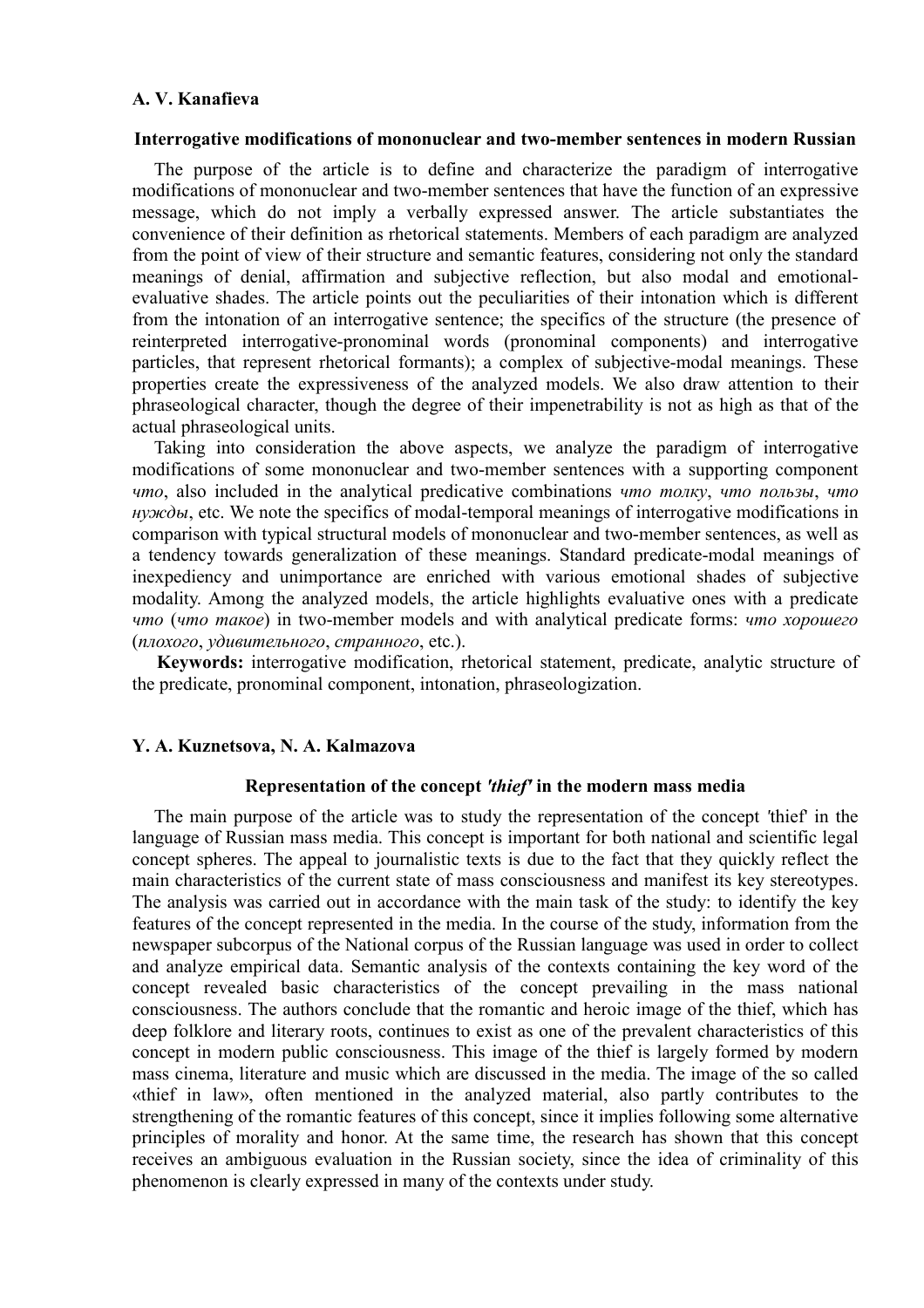**Keywords:** concept, mass media, newspaper context, cognitive linguistics, mass consciousness, stereotype.

# **S. M. Kolesnikova, E. A. Burskaya**

# **The influence of affixes on the phonosemantic gradable picture of derivative words in V. Mayakovsky's poetic texts**

In a poetic text, derivative words play an important role in solving artistic problems and creating images. The word-formation method is a set of affixes linked by paradigmatic relations that differ in productivity, distribution and additional meanings. V. Mayakovsky's texts are characterised by the productive use of neologisms, which creates their specificity and uniqueness and contributes to the realisation of certain qualitative and characterising meanings. Derivatives and word-formation devices become the means of actualising different gradable meanings: these formations are characterised by the expression of the gradable semantics of derivatives (increase/intensification,, higher/extreme degree of manifestation of a feature, process, phenomenon), contained in the gradoseme (the seme of measure and degree) of the language units under study. Affixal neologisms implement and specify quality attributes of the meanings expressed. The speaker's subjective perception of the real world is conveyed.

Mayakovsky's poetic texts give the material to examine the affixal formation of nouns and adjectives in terms of its influence on the richness of speech. The research focuses on the words that allow the narrator to solve artistic and aesthetic problems and to became the basic means of creating the image. The particular expressiveness of these formations is explained by the contrast between the style and the special semantics of gradual prefixes. The objective phonosemantic picture of the words/word pairs in question reflects different relationships between sound and meaning, ranging from complete conformity to contradiction between them. The contradictions between sound and meaning in affixal structures usually lead to ironic use of derived lexemes in context. These structures perform different semantic and contextual functions.

**Keywords:** poetic text, affixal formations, gradable semantics, phonosemantics, matching/mismatching of sound and meaning, attribute rating scale.

## **M. N. Kulakovsky**

#### **Parentheses in A. Belyi's poetry and prose**

The article examines peculiarities of the use of parentheses in A. Belyi's lyrics and prose. The author describes the main aspects of analysing parentheses in modern linguistics: description of their functional features, their link with the main body of the statement, parentheses as text forming means, time and space organization of the text, realization of the author's irony, means of conveying evaluative information, ways of comparing, metatextual comment, informative actualization, means of creating a dialogue in a fiction text, usage parentheses in particular genres. This study identifies the most characteristic functions of parentheses in A. Belyi's texts, the connection of parentheses with different textual levels and their role in the overall structure of the literary text. Both the most typical and unique functions of parentheses in A. Belyi's works are described in detail. The main functional features of parentheses are defined in terms of space and time organization of the text and the interaction of various informative and subjective speech plans of the text. The article outlines the main aspects of language game within the framework of parentheses, as well as the means of interaction between the parentheses and the main context, presented in the poetry and prose of A. Belyi. The analysis suggests that the most typical functions of the parentheses in A. Belyi's works are detailed portrayal of the character, switching space and time registers, making comparisons, clarification, and conveying emotional and evaluative information.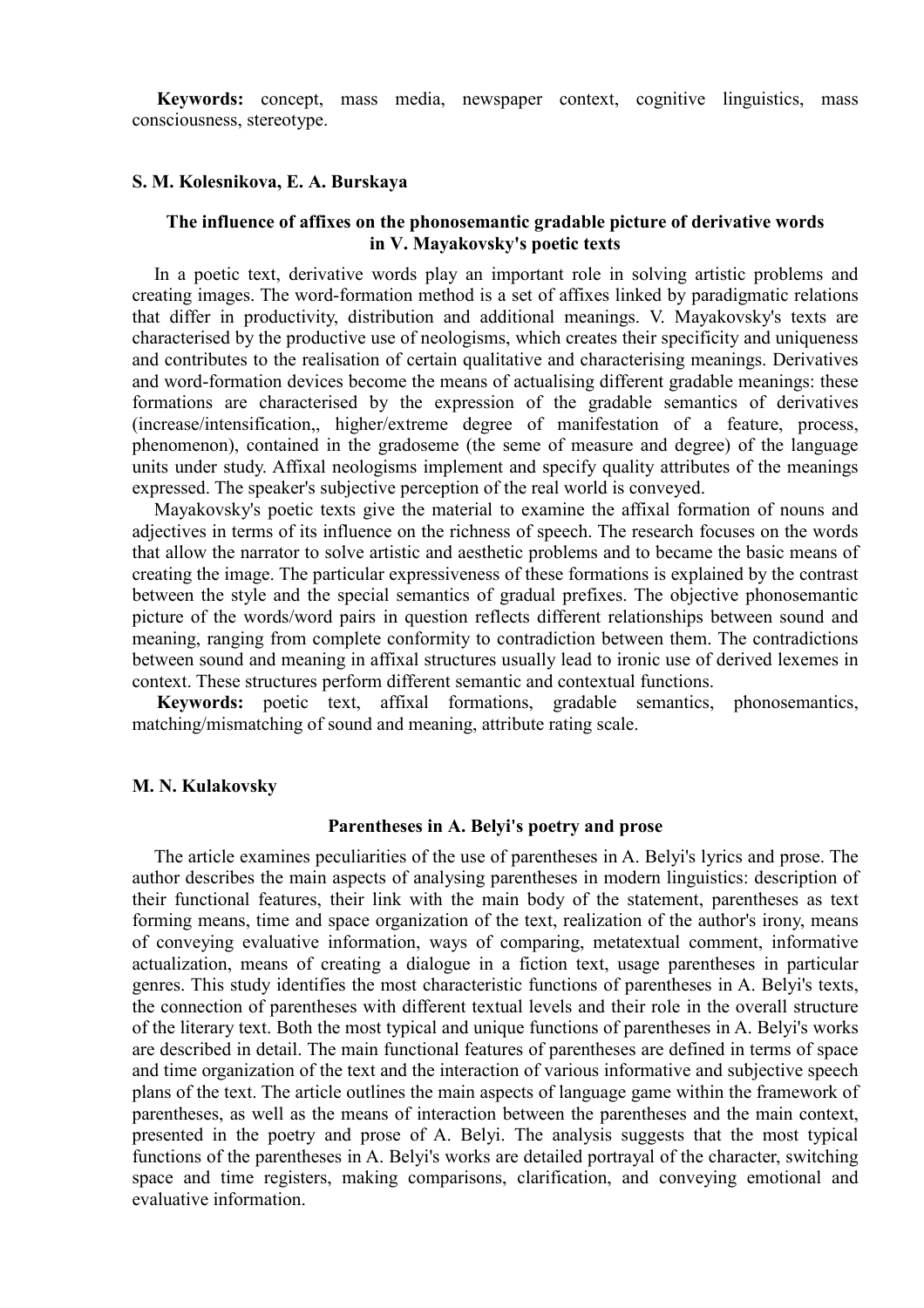**Keywords:** parentheses, literary text, individual author's style, expressive syntax, functional types of parentheses, space-time plan, comparison, emotional evaluation, metaphorical image, interaction of speech plans.

# **E. M. Melnikova**

# **Yaroslavl microtoponym ZAVOLGA: grammatical status, semantics**

The article analyses semantic and grammatical features of the Yaroslavl microtoponym Zavolga. It is noted that the sphere of modern unofficial microtoponymy (urbanonymy) is heterogeneous in its stylistic status: speech communication of city dwellers includes both expressive colloquial and vernacular names from urban jargons and emotionally coloured neutral micro-toponyms. The urban name Zavolga belongs to the latter group: the appearance of this word on Yaroslavl's minibus taxi signs as well as in the local press, indicates that it is widespread in the city's usage and has gone beyond the limits of verbal vernacular. Replacing the word combination Zavolzhsky district and the single-word name Zavolzhye, the urbanonym Zavolga is actively acquiring the full declension paradigm in the singular, is used with adjectives and combines with prepositions of space. The article considers both normative prepositional phrases and non-normative constructions. It is shown that the prepositional case form «v Zavolge» is used very rarely and its place is taken by the adverbialized form «Zavolgoi»; the form «Zavolgu» is used instead of the form \*v Zavolgu. The author suggests that not distinguishing these forms from the normative Za Volgoi and Za Volgu reveals the irrelevance of distinguishing their semantics: both spellings denote the same thing – the city district, not the river beyond which something takes place. The study also points out that such variability in the spelling of urban toponyms is not unique to the speech of Yaroslavl residents: the coexistence of spatial names merged with prepositions and prepositional case combinations is found in the toponymy of different Russian regions, and the convergence with nominal nouns like zagranitsa and adverbial phrases za granitsei, za granitsu, underlines the transitional status of such units.

**Keywords:** toponymy, urban language, unofficial micro-toponymy, urbanonyms, prepositional case structures, regional linguistic norm.

# **A. A. Kozlovskaya**

### **Personal predicatives with the semantics of positive expression in A. Akhmatova's poetry**

The aim of the article is to characterise the specific functions of personal predicative constructions with the semantics of a positive state of mind in Akhmatova's poetry. The author analyses the collections Evening, The Rosary, The White Pack, Plantain, Anno Domini. The study considers personal predicative constructions, using the continuous sampling method to identify them, as well as the structural-semantic description of the linguistic material using the functional approach. The analysis has shown that the main body of Akhmatova's literary texts are syntactic constructions with a personal predicate expressing state of mind. Akhmatova's skillful use of personal predicative constructions enabled her to express her feelings and emotions in a concise and expressive form. The material of this article reveals the peculiarities of Akhmatova's creative method. The theoretical methodology for analysing constructions with predicate can be used when working with the language of the texts written by other authors of the early 20th century, because the predicate is a universal means of creating an artistic image in the poetry and prose of the Silver Age.

**Keywords:** acmeism, predicative, state of mind, emotion, intensity, intensifiers, distribution, syntactic partners.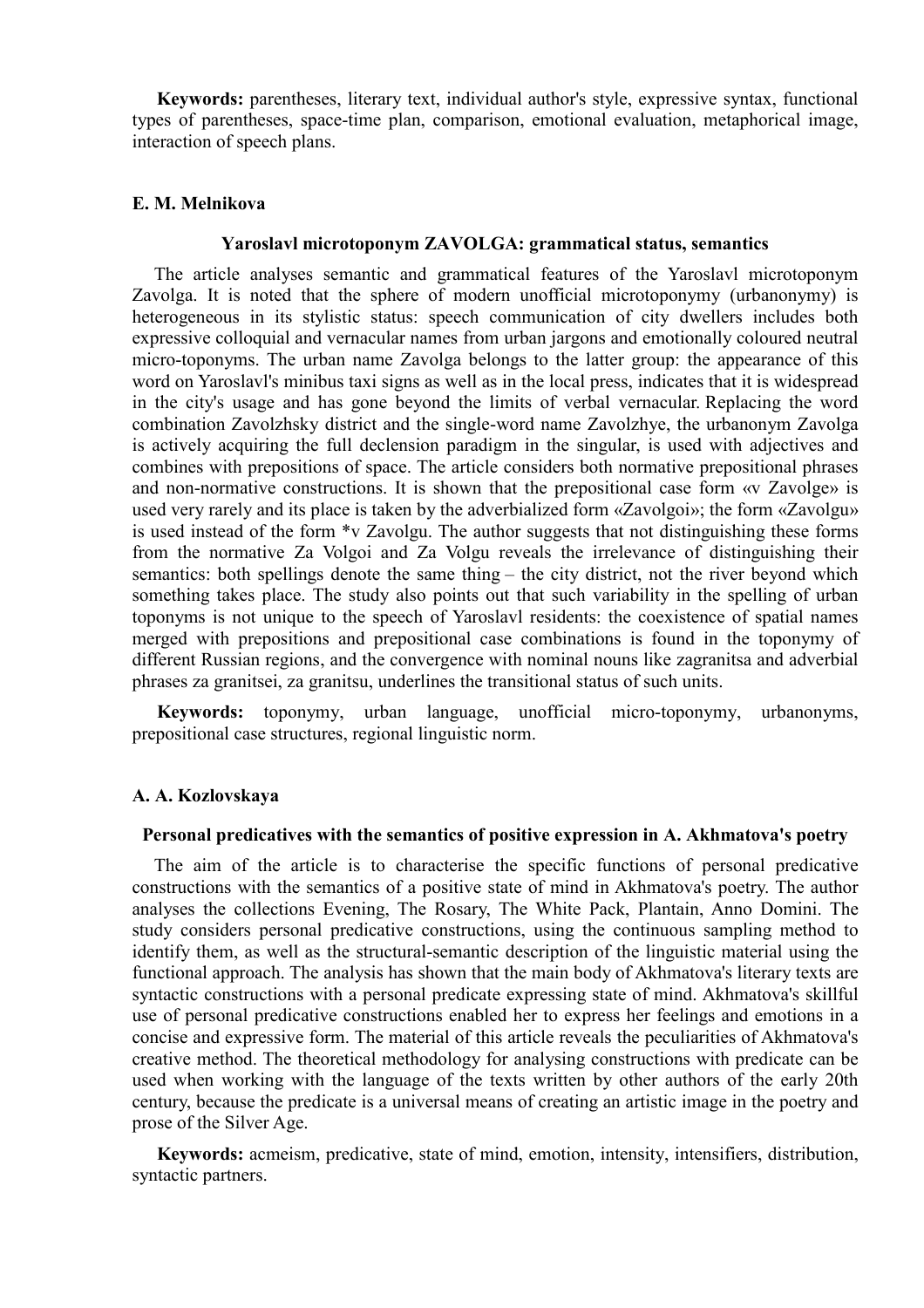# **O. V. Lukin**

# **«The Outline of Universal Grammar» by L. H. Jakob: German philosophical grammar in Russia**

The article looks at one of the most famous philosophical grammars written in Russia by Professor L. H. Jakob, a German philosopher, economist and lawyer. The author of the article gives a detailed analysis of the scientist's life against the background of historical events in Germany and Russia at the beginning of the of the XIX century. The author also highlights the details of his scientific career, the history of creation, use and disappearance of his main and only linguistic philosophical work «The Outline of Universal Grammar», all the facts being studied from the perspective of narrative linguistic historiography. Born into a family of farmers, he becomes rector of the University in Halle. However, the Napoleon invasion of the country forces him to flee to Kharkov and start teaching and research activities at the University there. Two years later he moves to St-Petersburg and works in the Ministry of Finance. After less than ten years in Russia, he returns to his alma mater. This article refers to the facts of instability in political and educational life of Russian society during the reign of Alexander I, and highlights their negative impact on both L. H. Jakob's personal life and his philosophical grammar. The author of the article quotes extensively both from 19th- and 20th-century biographical publications and from well-known works on the history of linguistics. The author also refers to works from certain branches of linguistics, which acknowledge the scientist's contribution to linguistics in general and Russian linguistics in particular. The reasons for both the publication and the defeat of L. H. Jakob's grammar reflected the changing national political environment and the unstable situation in public education in the Russian Empire. Nevertheless, whatever the circumstances, they in no way diminish the significance of this work among other philosophical grammars.

**Keywords:** narrative linguistic historiography, school grammar, philosophical grammar, L. H. Jakob (26.02.1759 – 22.07.1827), Russia, Germany, XIX century.

## **M. G. Isaeva**

# **Code switches to the sicilian dialect in G. Culicchia's novel «Sicilia, o cara. Un viaggio sentimentale»**

The aim of this article is to identify the pragmatic functions of code-switching to the Sicilian dialect of the Italian language in the autobiography of the contemporary Italian writer G. Culicchia. Code switches studied by contact linguistics are the embedded language units of different levels in the matrix language utterance. The author uses I. Y. Mishintseva and G. N. Chirsheva's classification of pragmatic functions for studying code switches in literary works.

The foreign language units in G. Culicchia's work perform two groups of functions: functions characteristic of fiction (creating the effect of communication in the Embedded Language in the literary work) and those characteristic of spoken language (topic-related, metalinguistic, citing and emotional functions). The topic-related function of code-switches is used to convey Sicilian culture realities as well as the direct speech of the author's Sicilian relatives. The metalinguistic function of the code-switches under analysis involves introducing the reader to pronunciation and lexical features of the Sicilian dialect. The citing function means the author's citing of Sicilian proverbs and sayings. The emotional function consists in expressing the author's emotions and feelings towards Sicily and Sicilian relatives. Thus, the pragmatic functions show that the code-switches under analysis are the source of subjective and objective information in the novel. The Sicilian code-switches have a graphic feature in the novel: all of them are printed in italics. The italic type as a graphic stylistic device is used to logically separate Sicilian words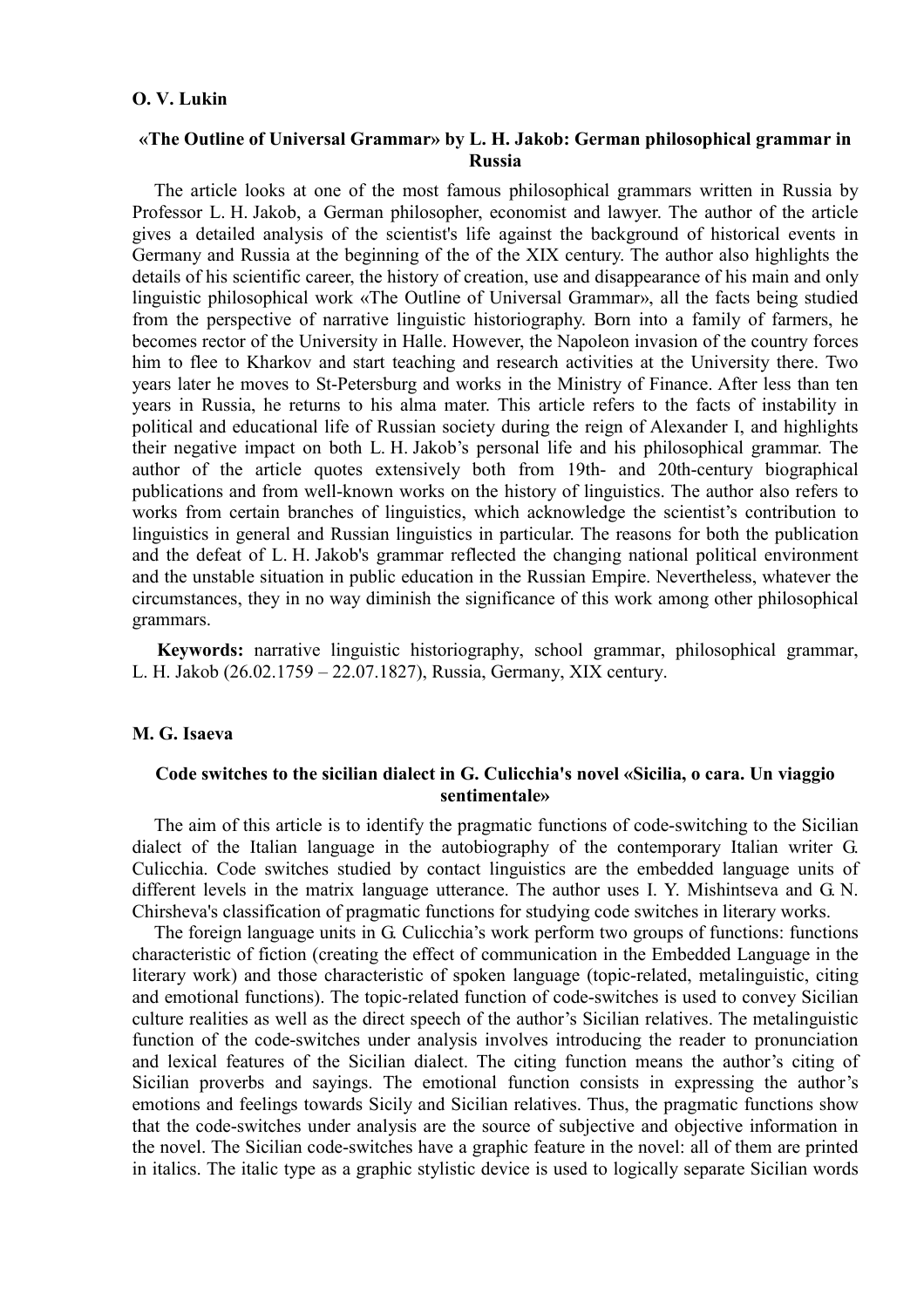from Italian lexis, to convey emotions, to separate the author's Italian speech from the other characters' Sicilian dialect.

**Keywords:** code-switch, the embedded language, the matrix language, pragmatic function, the Italian language, Sicilian dialect.

# **E. I. Boichuk**

### **Automated analysis of the rhythm of advertising text**

The purpose of this study is to determine the specificity of the rhythm in advertising texts based on the analysis of rhythm figures using the ProseRhythmDetector computer application, which allows to search for certain rhythm figures in a text of any nature in four languages (English, French, Russian and Spanish). The issue of the specific nature of advertising texts has been studied in some detail, as is evident from a large number of scientific works in this area; the issues of the impact of advertising on the recipient have been studied in detail. However, the question of the means of influence remains controversial, regarding which there is no consensus among researchers and no single structure of linguistic means of influencing the consumer's subconscious. The suggestive aspect of this problem is often presented through the means of repetition, which is quite logical, since it is the repetition that allows us to remind the customer of the product, to impose the product, to provoke a purchase. This tool is multifaceted, it includes various combinations of the main element and repeating elements depending on the position, compatibility, the number of repetitions, their nature and the degree of intensity of manifestation in the text. This study presents various types of repetitions, some of which are characterized as rhetorical figures (anaphora, epiphora, symploce, diacope, epanalepsis, episeuxis, anadiplosis, polysyndeton, chiasmus, aposiopesis), some refer to grammatical means, such as repeating sentences of the same purpose of the statement. The materials for the research are Englishlanguage advertising texts of a verbal-visual communicative type (more than 50,000 characters), obtained from the websites of selling companies. However, the analysis takes into account only the verbal component of the advertising text that accompanies the visual image of the product being sold. As a result, the most frequent means typical for advertising texts in English have been identified, in particular, the most active is diacope, repetition after intermediate words. Epiphora, anaphora, anadiplosis and the sequence of interrogative sentences were less active.

**Keywords:** rhythm, advertising text, ProseRhythmDetector, rhythm figures, repetition.

# **E. A. Glebova, I. A. Tislenkova, I. V. Bgantseva**

# **Linguo-cultural concepts of colour in english, french and russian (on the material of phraseological units with colour attribute)**

The relevance of the given research can be explained by the fact that concepts of colour represent significant information about the hierarchy of values within the linguistic community and contribute to the notion «colour picture of the world». It is reasonable to conduct a research of colour from the perspective of cultural linguistics, in particular, of its branch, linguistic conceptology. The article provides a linguo-cultural analysis of the colour conceptual sphere, represented by phraseological units with colour attribute and colour words in the english, french and russian languages. The objectives of the research are to carry out a comparative analysis of phraseological units with colour attribute and colour words in the english, french and russian languages and reveal their universality, difference and their unique character in the linguistic cultures under consideration. The main methods of the research are comparative and interpretation analyses as well as etymological and quantitative methods. The main sources for the research are phraseological units with colour attribute and words denoting colour collected from english, french and russian phraseology dictionaries using the continuous sampling method.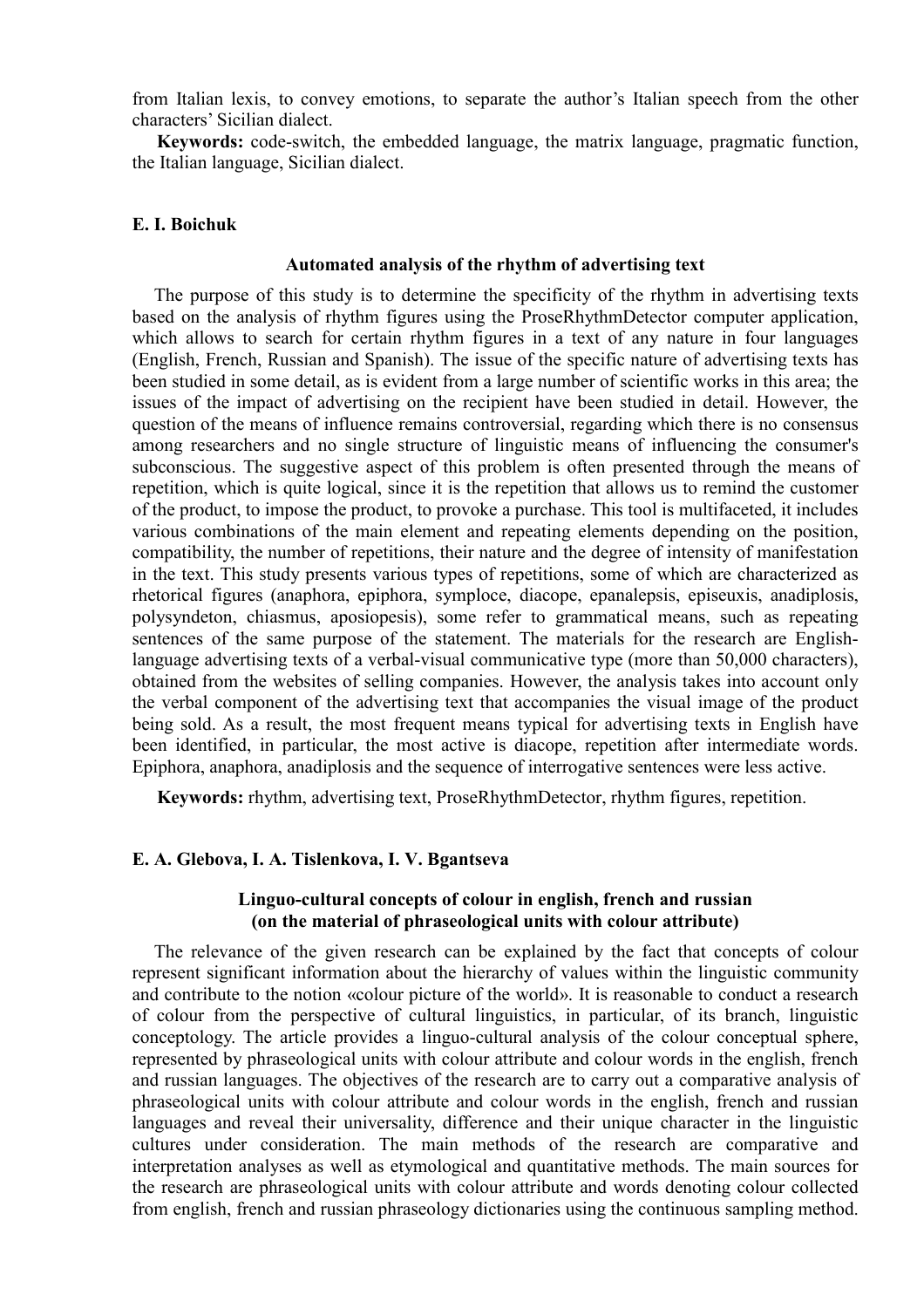The research has led to the following conclusions: man perceives the world around through colours, because colour accompanies almost all manifestations of human life; every language culture is characterized by its own ethnic-priority and ethnic-relevant colours; colour acts as an expression of universality, difference and uniqueness in the perception of the outside world. The theoretical significance of the study lies in the development of linguistic and cultural conceptology with regard to the conceps of colour.

**Keywords:** linguo-cultural concept, phraseological units with colour attribute, words denoting colour, colour conceptual sphere, colour picture of the world.

## **O. V. Rtischeva**

### **Linguistic personality in culture: research areas**

The article deals with the definition of linguistic personality in the context of the relationship between language and culture. Language as a cultural phenomenon in determining the linguistic personality is considered in the works of J. L. Weisgerber. Speaking about language as a cultural value, the researcher evaluates the possibility for understanding it as an internal content of culture. Moreover, the author considers the linguistic personality within the context of the internal features of culture, taking into account the existential characteristics of language in its statics and dynamics.

In Russian science, the first mention of the linguistic personality is found in V. V. Vinogradov's works. In his interpretation the linguistic personality acts as an integrative formation including two sides, the collective (social) and individual. An important aspect of V. V. Vinogradov's linguistic personality reconstruction is the fact that the author focuses on the speech structure, which demonstrates real understanding of a language with regard to its functional characteristics, which overcome the closed existence in the system of set rules.

Modern Russian linguistic and cultural concepts present more detailed study of linguistic personality practices in the context of culture. For example, V. I. Karasik considers the linguistic personality from the point of view of linguistic conceptology, focusing on integrative understanding of a language in its semantic and value aspects,on the one hand, and in its practical and functional aspects, on the other. Y. N. Karaulov tries to integrate the polarity of the linguistic personality with the levels of its organization, taking into account invariant and variable characteristics.

The author notes that the linguistic personality can be characterized from the position of language consciousness and speech behavior. However, the focus of its study in the context of culture reveals certain aspects of human nature and life connected to the implementation of cultural forms, in which the existential foundations of human life are realised, reflecting its spiritual content.

**Keywords:** linguistic personality, language community, language culture, language interaction, cultural linguistics, cultural anthropocentrism.

## **N. A. Khrenov**

#### **Russia and China: from fear of pan-Mongolism to perception of Eurasianism**

This article is a fragment of a series of publications by the author on the relationship between the three civilizations that largely determine the fate of the world today, namely, America, Russia, and China. The subject of the study is civilizational identity, which is formed by both internal and external factors. Internal factors should include the key events that took place in the history of each civilization, determining both the mentality of the people and their collective identity. External factors include the pressure exerted by the values of other civilizations, especially those claiming leadership in modern history. There is a concept of the «Other» in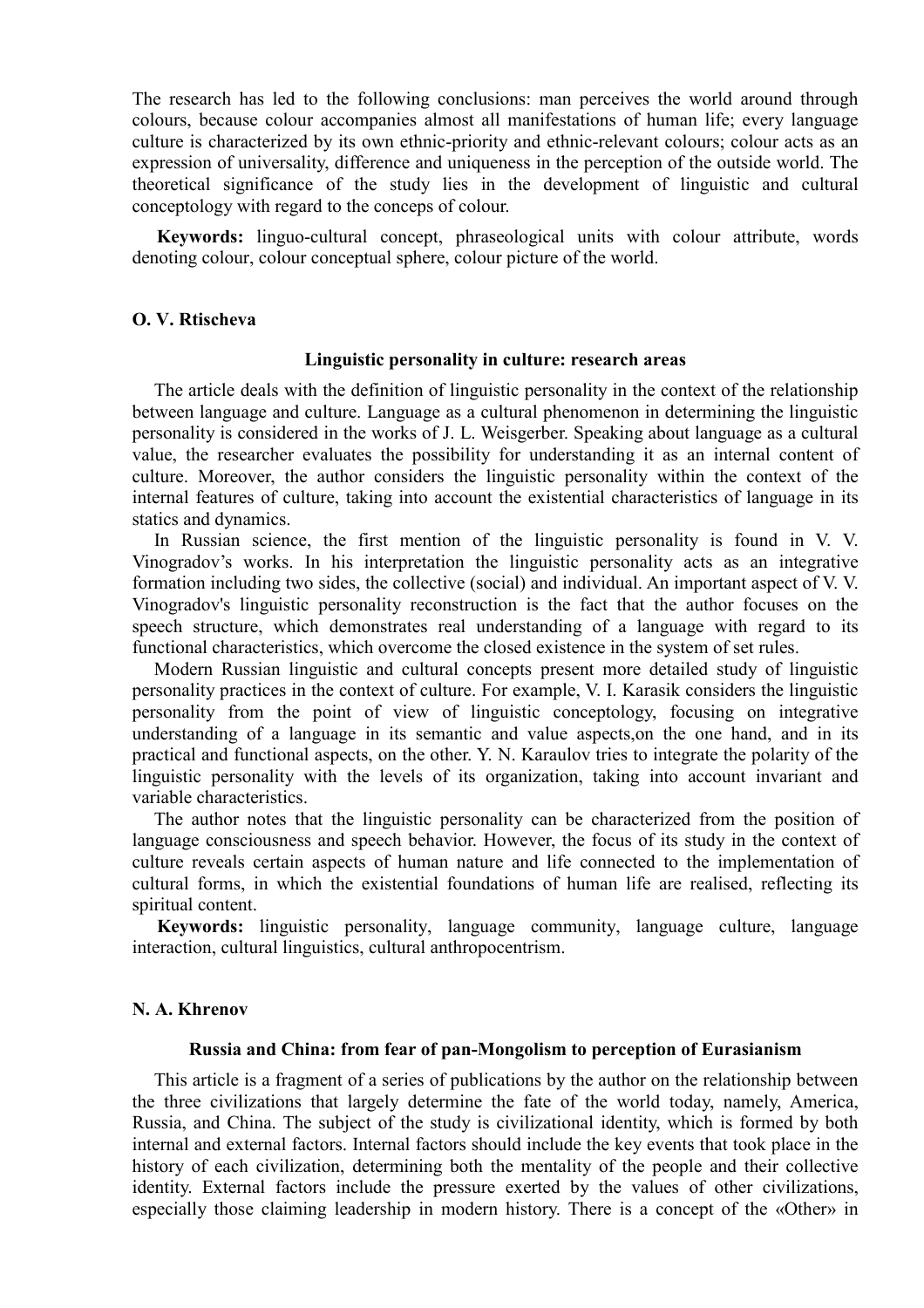contemporary philosophy. The article also examines the interaction between civilizations according to the principle of the «Other». It is clear that going beyond Westernization in the early twentieth century and not being the leader of world history, although the historical archetype of «Third Rome» seemed to oblige the country to play this role, with the revolution of 1917 giving grounds for this, Russia has experienced a long period of transition in the twentieth century. Nowadays, in the situation when China is claiming to play the role of a new world leader, Russia has started thinking of its Eurasian roots more often.

 As for China, enchanted by Marxism, it also underwent a long period of transition in the twentieth century, during which relations between Russia and China became more complicated, although it seems that Marx's ideas and the idea of socialism should have contributed to their becoming closer. By now, the conflicts between Russia and China seem to have been resolved. For some time now, the idea of Russian émigré thinkers, who called themselves Eurasianists, has become the new political course. In all likelihood, the rise of China cannot but affect the transformation of the civilizational identity of today's Russia. Thus, the question once asked by the Russian thinker P. Chaadayev has become relevant again – which supercivilization is Russia closer to: the West or the East.

The author attempts to examine this psychological transformation unfolding in Russia through the prism of cinema, analyzing Russian, American, and Chinese films in this, as well as in the previous and subsequent publications in this journal.

**Keywords:** civilizational identity, East, West, pan-mongolism, hesychasm, marxism, trotskyism, maoism, eurasianism, liberalism, thaw, westernization, cultural revolution.

# **T. S. Zlotnikova, A. V. Samsonova**

## **Theatrical interpretation of the classics as cultural experience of the post-soviet era**

The article analyzes the post-soviet artistic practice of working with theatrical interpretations of the russian classical plays «The Forest» by A. N. Ostrovsky and «The Seagull» by A. P. Chekhov. The productions of the Yaroslavl Volkov Drama Theatre were chosen as novel empirical material. The main objective of the study is to identify the features that characterize modern understanding of the classics, emphasizing the socio-moral and socio-cultural range of problems in the works. The main methods of the research are, above all, cultural and historical, resorting to which the authors present the peculiarities of interpreting russian classical drama in its social, moral and psychological aspects. Equally important is the aesthetic method with emphasis on artistic descriptive analysis of specific works of art, which is necessary for examining the paradoxical theatrical productions staged in the recent post-soviet period. Alongside with presenting the results of the research the authors give references to the leading authors using these methods. The article presents both literary and theatrical versions of the classical plays, as well as the opinions of contemporary critics about the productions. This allows us to give a thorough characterization of the views on the classics. The article shows two tendencies of working with classical literature in the post-soviet period. The first one, represented in Ostrovsky productions, is related to the actualization of the social and moral problems in the play. Through acting and scenography, the emphasis is made on the character of the landlady, on the comic aspects and moral criticism in the play. The second tendency presented in Chekhov productions has to do with the postmodern re-interpretation of classical characters as psychologically and aesthetically negative people. The authors consider the works analyzed in the article and the artistic, social and moral tendencies expressed in them to be representative of post-soviet culture.

**Keywords:** post-soviet era, director's interpretation; genre of the play; artistic device; «Forest» directed by A. Kuzin; «The Seagull. Sketch» directed by E. Marcelli.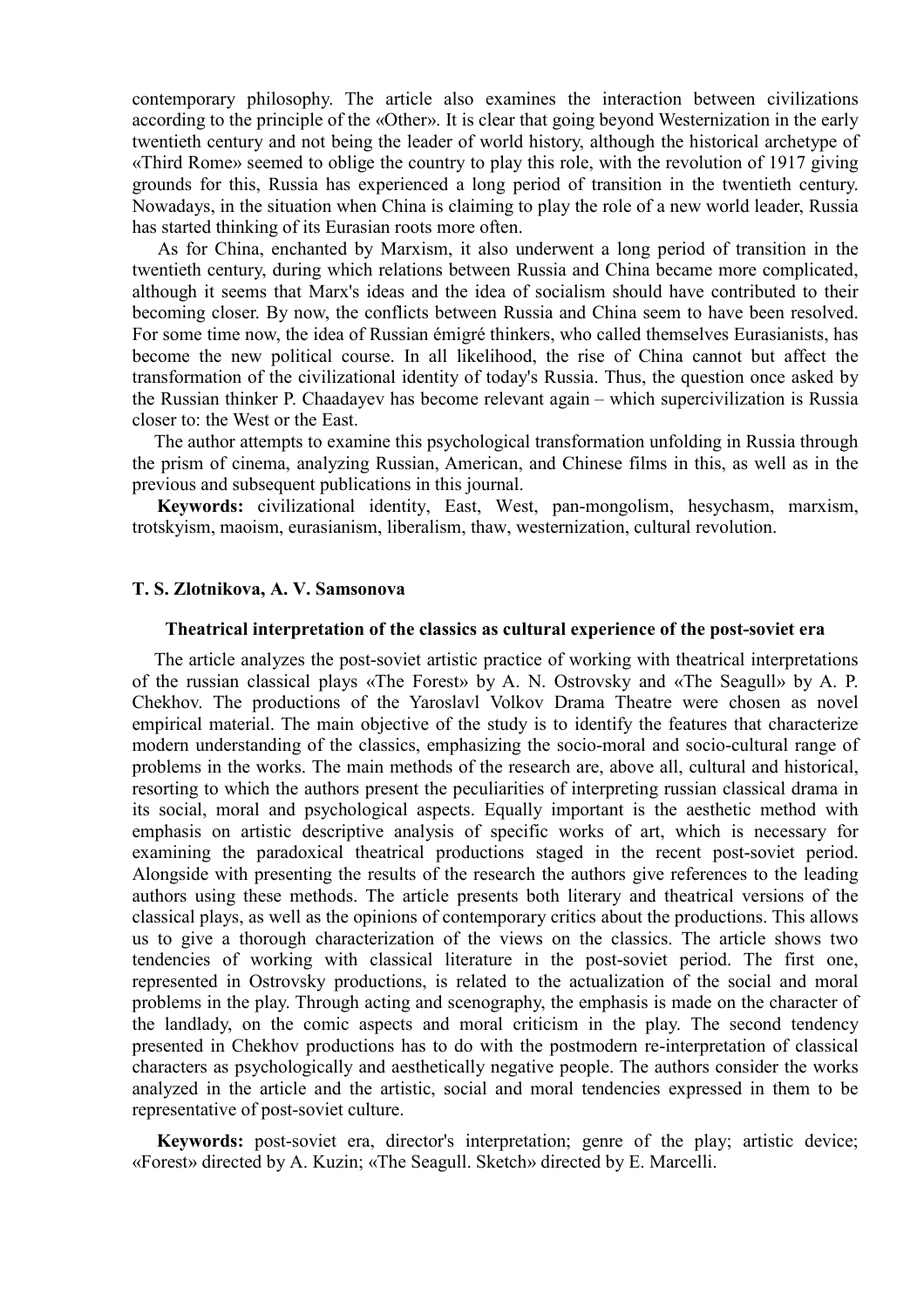# **L. G. Ilivitskaya**

#### **The city and its co-existential chronotope: a diagnostic aspect**

The article attempts to substantiate the possibilities of the chronotope as a tool for cultural diagnostics of the city. The angle of the research is chosen due to the current demand for a transdisciplinary approach in the study of a variety of phenomena associated with human existence. In this regard, the city is no exception, its research also involves the use of methodologies which allow combining managerial practices and scientific theories.

The city is considered in the article in its «medial existence» as a space of meanings, which makes it possible to use the chronotope as an ontological unit, which can be used as the basis for the cultural diagnostics of the city. Due to the fact that the chronotope connects temporal-topos and semantic criteria into a single structure, different dimensions of the city acquire specific expression, being reflected in various chronotopic invariants (profane, global, innovative, etc.).

The author concentrates on the co-existential chronotope which focuses on the present of the city, reflecting its spatio-temporal foundations, within the boundaries of which the life and activity of a person as a consumer of urban space-time take place. Saturation, concentration and proportionality are suggested as indicators of the co-existential chronotope, which make it possible to carry out culturological diagnostics of the city. Saturation reflects the existing spectrum of spatio-temporal configurations, in which there is a direct reproduction of human life in the city, the realization of human needs and interests, the formation of a person as a city dweller. Concentration indicates the differentiation of the city from the point of view of the «centrality» of the place, determined by its functional purpose. Proportionality allows you to identify the correspondence between the city and its inhabitants, considered in a subjective aspect.

**Keywords:** city, chronotope, person, consumer, diagnostics, space, time, existence.

# **T. I. Erohina, E. С. Zheltov**

# **Representation of the soviet era in national comics**

The article studies representation of the soviet era images in the national comics culture. Paying attention to the popularity and relevance of soviet culture in contemporary mass culture, the authors emphasize the controversial nature of showing the «Soviet past». Analyzing the peculiarities of representation, which is a polysemantic concept and can pursue different goals, the authors focus on the «spectacular» function of representation typical of modern mass culture. The article givess a thorough analysis of national comics in which the representation of the soviet era is most obvious; moreover, the comic strips creators claim it is a deliberate technique. The authors of the article note that the representation of the soviet era can be featured in the plot of a comic book, with references to historical events or historical chronotope of the soviet era. The soviet era can be represented in the system of recognizable characters with possible prototypes in soviet culture. National comic books, addressed to the russian reader, can actualize the visual images of the soviet era. Analyzing various techniques and ways of showing the Soviet era in comics, the authors offer a functional analysis of representation, noting that resorting to the soviet era can serve different purposes and have both positive and negative connotations. The article examines different functions of the soviet era representation connected both with nostalgic trends in society and with ironic perception of the soviet past.

**Keywords:** comics, national culture, mass culture, representation, soviet era, nostalgia, artistic image.